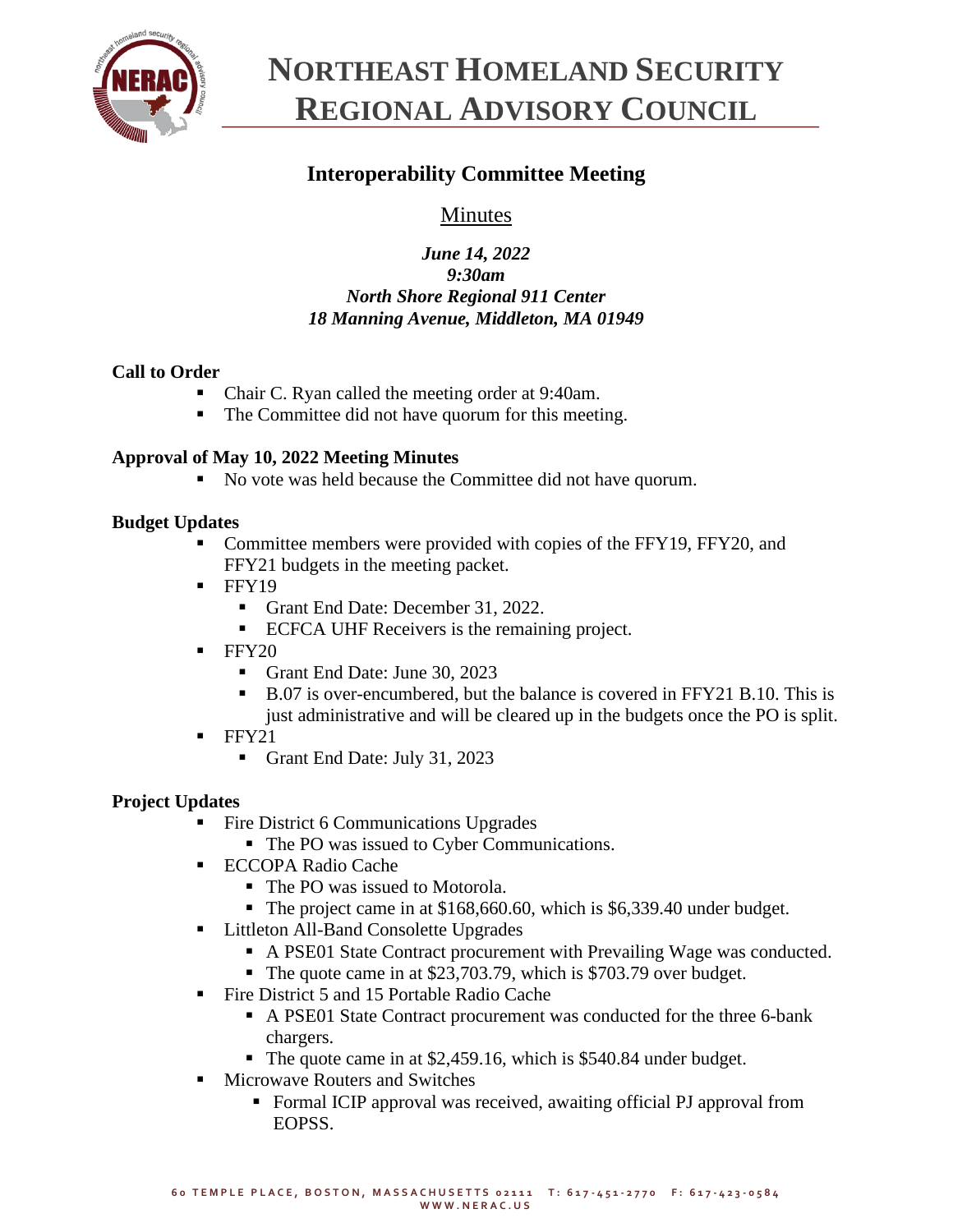- We requested EOPSS confirmation that an EHP is not required.
- Metrofire North District Feasibility Study
	- PJ approval has been received from EOPSS.
	- MAPC has a draft of the scope and is reviewing for any procurementrelated questions.
	- An RFQ will be conducted.
- **ECFCA UHF Receivers** 
	- The original project request, PJ, and ICIP stated that antennas would be purchased, but the Committee confirmed that no antennas will be involved in this purchase.
	- MAPC will amend the PJ and ICIP for approval, and confirm that no EHP is needed.
- NERAC Radio Programming Initiative
	- The Council voted to increase the BF/OT cap for this project to \$60/hr.
	- **Previously approved PJ/ICIP documents stated the \$35/hr rate, so an** amendment has been submitted to EOPSS and we are confirming whether additional SIEC approval will be needed.
	- MAPC is working on the request form and MOU.
	- The Committee will request assistance from all members, the NERAC Council, chiefs' associations, etc. to advertise the program when it is ready.

#### **Fire District 14 Equipment Disposal**

- Motorola 7500 Consoles
	- This MOU is being reviewed and edited by MAPC.
- ARINC Equipment
	- The NERAC Full Council officially voted to request EOPSS approval to dispose of the equipment.
	- M. Torosian agreed to sign off on a value appraisal of \$0.
	- The appraisal and disposal request letter are drafted and being reviewed by MAPC before being sent for signature.

#### **NERAC Tactical Interoperable Communications Plan (TICP) Updates**

- The Committee reviewed and discussed some remaining questions in the TICP and appendices to address what could be answered by those present.
- MAPC will obtain answers to any remaining questions, and prepare a clean draft for Committee review and final feedback.

#### **FFY22 Plan**

- In the meeting packets, Committee members were provided with the list of Interoperability projects that NERAC submitted to EOPSS for approval for the FFY22 plan.
- The Council agreed to include all projects requested by the Interoperability Committee, and discussion at that meeting lead to an additional project being included: Topsfield Radio Feasibility Study.
- The plan is now with EOPSS for their approval.

#### **Committee Summer Schedule**

The Council and Committees typically take a break during the summer, based on their meeting needs.